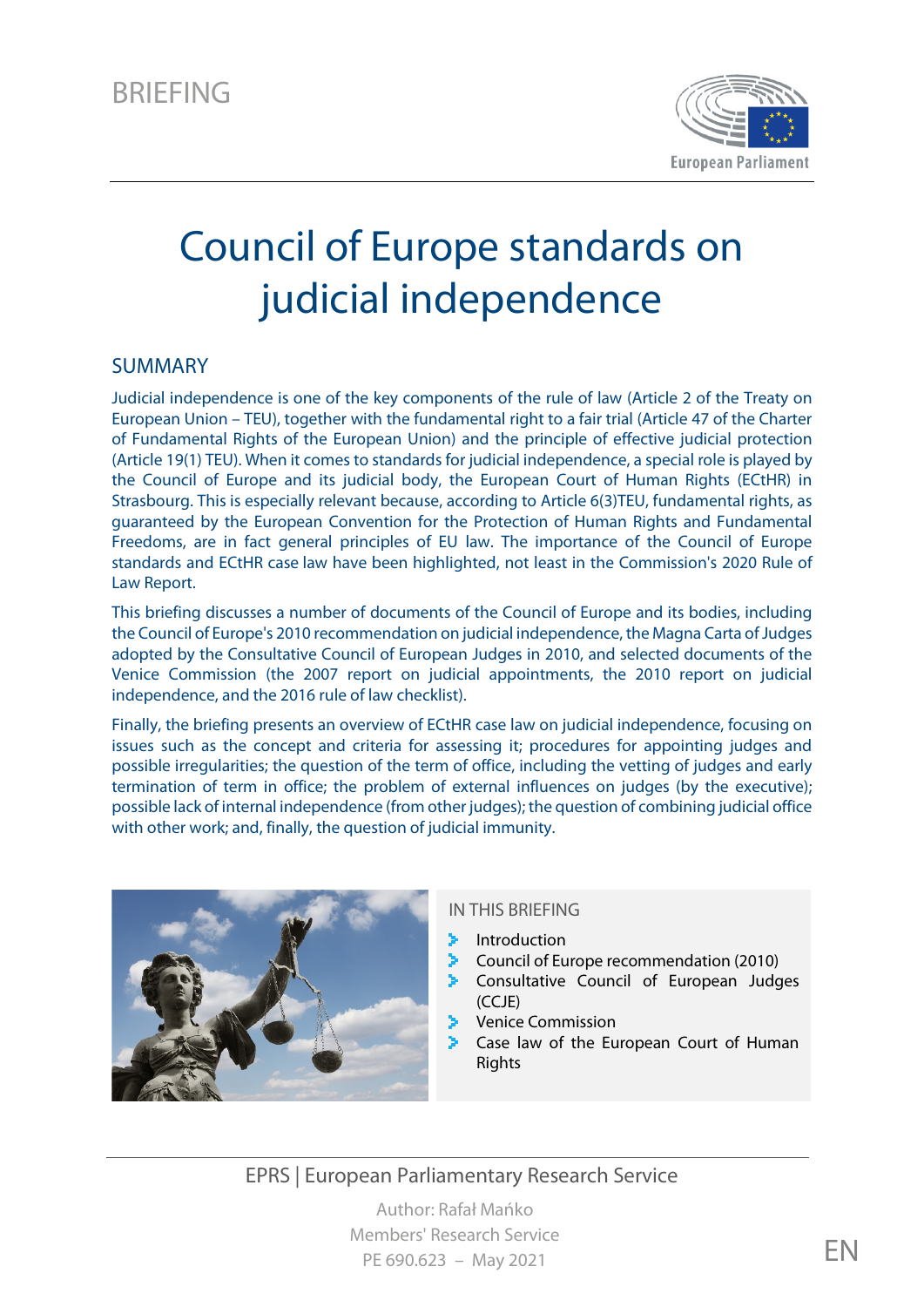### Introduction

The **rule of law** is one of the founding values of the European Union [\(Article 2 TEU\)](https://eur-lex.europa.eu/eli/treaty/teu_2012/art_2/oj). As the European Court of Justice pointed out in its judgment of 19 November 2019, the 'requirement that courts be independent … forms part of the essence of the right to effective judicial protection and the fundamental right to a fair trial, which is of cardinal importance as a guarantee that all the rights which individuals derive from EU law will be protected and that the values common to the Member States set out in Article 2 TEU, in particular the value of the rule of law, will be safeguarded' (*[AK](https://eur-lex.europa.eu/legal-content/GA/ALL/?uri=CELEX:62018CJ0585)* v *[Krajowa Rada Sądownictwa](https://eur-lex.europa.eu/legal-content/GA/ALL/?uri=CELEX:62018CJ0585)*, para. 120). According to [Article 6\(3\) TEU,](https://eur-lex.europa.eu/eli/treaty/teu_2012/art_6/oj) 'Fundamental rights, as guaranteed by the European Convention for the Protection of Human Rights and Fundamental Freedoms … shall constitute general principles of the Union's law'. Therefore, when looking for benchmarks to assess whether a given judiciary is independent, and standards for building a properly independent judiciary, a special place is occupied by the standards, opinions, and recommendations developed by the Council of Europe, and by the case law of the European Court of Human Rights (ECtHR), which interprets the [Convention.](https://www.echr.coe.int/documents/convention_eng.pdf) This importance was highlighted recently by the European Commission in its [2020 Rule of Law Report,](https://eur-lex.europa.eu/legal-content/EN/TXT/PDF/?uri=CELEX:52020DC0580&from=EN) where Council of Europe standards were said to 'provide **well-established guidance** to promote and uphold the rule of law' and the ECtHR case law was described as providing for **'key standards** to be respected to safeguard judicial independence'.<sup>[1](#page-11-0)</sup>

# Council of Europe recommendation (2010)

The most recent Council of Europe recommendation on judicial independence is [Recommendation](https://search.coe.int/cm/Pages/result_details.aspx?ObjectId=09000016805afb78)  [CM/Rec\(2010\)12](https://search.coe.int/cm/Pages/result_details.aspx?ObjectId=09000016805afb78) adopted by the Committee of Ministers of the Council of Europe on 17 November 2010, on judges: independence, efficiency and responsibilities. The recommendation applies to all judges, including those sitting on constitutional courts (para. 1) and to lay (nonprofessional) judges, unless a given recommendation is addressed only to professional judges (para. 2).

### Concept of independence

The recommendation makes a link between the independence of an individual judge (which guarantees individuals the right to an effective remedy) and the independence of the judiciary as a whole, pointing out that the former is safeguarded by the latter (para. 4). As a general principle, judges must have 'unfettered freedom to decide cases impartially, in accordance with the law and their interpretation of the facts' (para. 5). It is equally important for judges to have sufficient powers to protect their authority and the dignity of the court, which means that all parties and other persons connected to a procedure, even if themselves a public authority (e.g. the prosecutor) need to be subject to the judge's authority (para. 6). Concerning the formal enshrinement of judicial independence, the recommendation requires that it be done in the constitution or 'at the highest possible legal level', and detailed rules should be laid down in legislation (para. 7). Judicial independence must be actionable: judges who consider their independence threatened should have the possibility to have recourse to a judiciary council or another independent authority (para. 8). The recommendation prohibits arbitrary withdrawal of cases from particular judges: such a decision should be based on 'objective, pre-established criteria and following a transparent procedure by an authority within the judiciary' (para. 9). Only judges should decide on their own competence to decide a given case (para. 10).

The recommendation differentiates between **'external' and 'internal' independence**. External independence refers to independence vis-à-vis the legislative and executive branches, whereas internal independence refers to the independence of each individual judge, as viewed within the structure of the judiciary. The external independence of the judiciary does not preclude the existence of 'constructive working relations' between judges and other authorities involved in the management and administration of courts (para. 12), i.e. typically the Ministry of Justice or another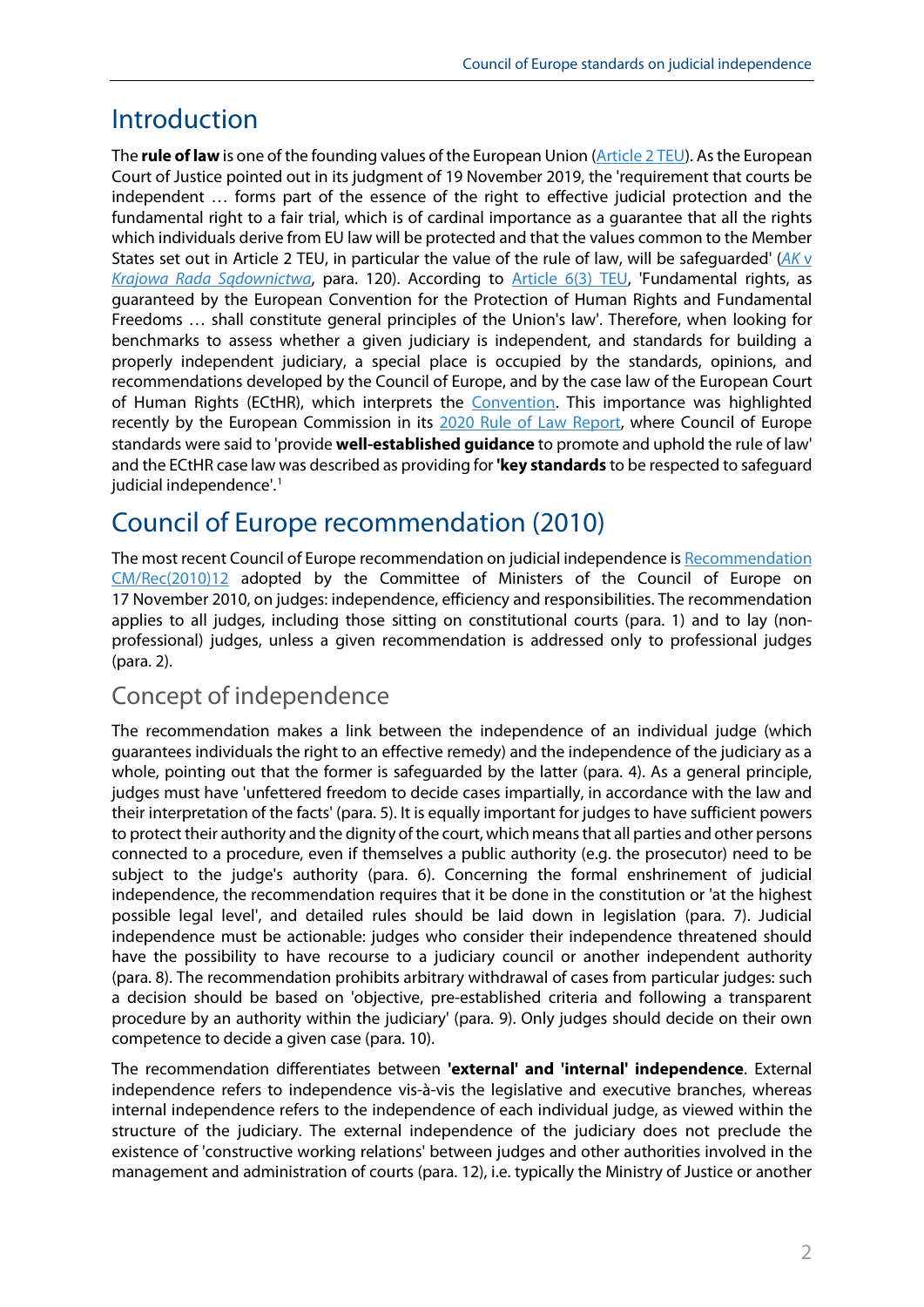governmental department. Attempts to influence judges 'in an improper manner' should be subject to sanctions (para. 14). Whereas judges need to justify their judgments in their motives, they should not be required to provide any additional explanations for the decision taken (para. 15). An important guarantee of judicial independence is that judgments may be challenged only within the appropriate judicial appellate procedure or one for re-opening proceedings, but may not be subject to any extra-judicial revision (para. 16). The executive and legislative branches of government may not interfere in judicial decisions, save for (general) amnesty and (individual) right of pardon (para. 17), the former usually being proclaimed by the legislature, and the latter being a traditional prerogative of the head of state in many countries. The legislative and executive are not prohibited from commenting on judicial decisions, but if they do so, they 'should avoid criticism that would undermine the independence of or public confidence in the judiciary' (para. 18). They may state their intent to bring an appeal against a judicial decision, but may not undertake any other actions that could 'call into question their willingness to abide by' such a decision (para. 18).

The recommendation acknowledges that the administration of justice is a question of public interest, but nonetheless urges individual judges to exercise **restraint when it comes to relations with the media** (para. 19). To this end, courts can establish press offices and communication services, rather than leaving contact with the media to individual judges. As far as the external activity of judges is concerned, it must not collide with their impartiality and independence, regardless whether the conflict of interests is actual or only perceived (para. 21). However, judges should always be free to create and to join professional organisations whose objectives are to safeguard their independence, protect their interests and promote the rule of law (para. 25). As mentioned above, 'internal independence' in the recommendation refers to the independence 'of each individual judge in the exercise of adjudicating functions' (para. 22). In order to be **internally independent**, judges must be able to act without any restriction, improper influence, pressure, threat or interference, regardless whether they are direct or indirect, come from an authority or not, or are external or internal – including the influence by internal judicial authorities and the judge's hierarchical superiors within the court. Superior courts may give instructions to lower courts regarding individual cases only if they are seized by a preliminary reference or if they are deciding on appeal (para. 23). The allocation of cases to individual judges within a court must be done on the basis of 'objective, pre-established criteria', and cannot be influenced by the wishes of any external actors (para. 24).

#### Judiciary councils

The recommendation defines judiciary councils as 'independent bodies, established by law or under the constitution, that seek to safeguard the independence of the judiciary and of individual judges and thereby to promote the efficient functioning of the judicial system' (para. 23). It provides more details on how such councils should be organised, including that at least half of members of such councils must be judges chosen by other judges from all levels of the judiciary (para. 27), that judiciary councils must be transparent towards judges and towards society (para. 28), that they must follow pre-established procedures (para. 28), their decisions must be reasoned (motivated) (para. 28), and they may not interfere with the independence of individual judges (para. 29).

#### Judicial efficiency and resources

The notion of **efficiency** is defined as 'the delivery of quality decisions within a reasonable time following fair consideration of the issues' (para. 31). The recommendation recognises that courts need to be efficient in order to safeguard the right to an effective remedy, but also legal certainty and public confidence in the rule of law (para. 30). The duty to ensure efficiency rests upon individual judges who are obliged to ensure efficient case management (para. 31), but also on the authorities responsible for the organisation of the judiciary: they need to provide judges with conditions that enable them to work efficiently, with all respect for their independence and impartiality (para. 32). The recommendations recognise that an independent and efficient judiciary is impossible without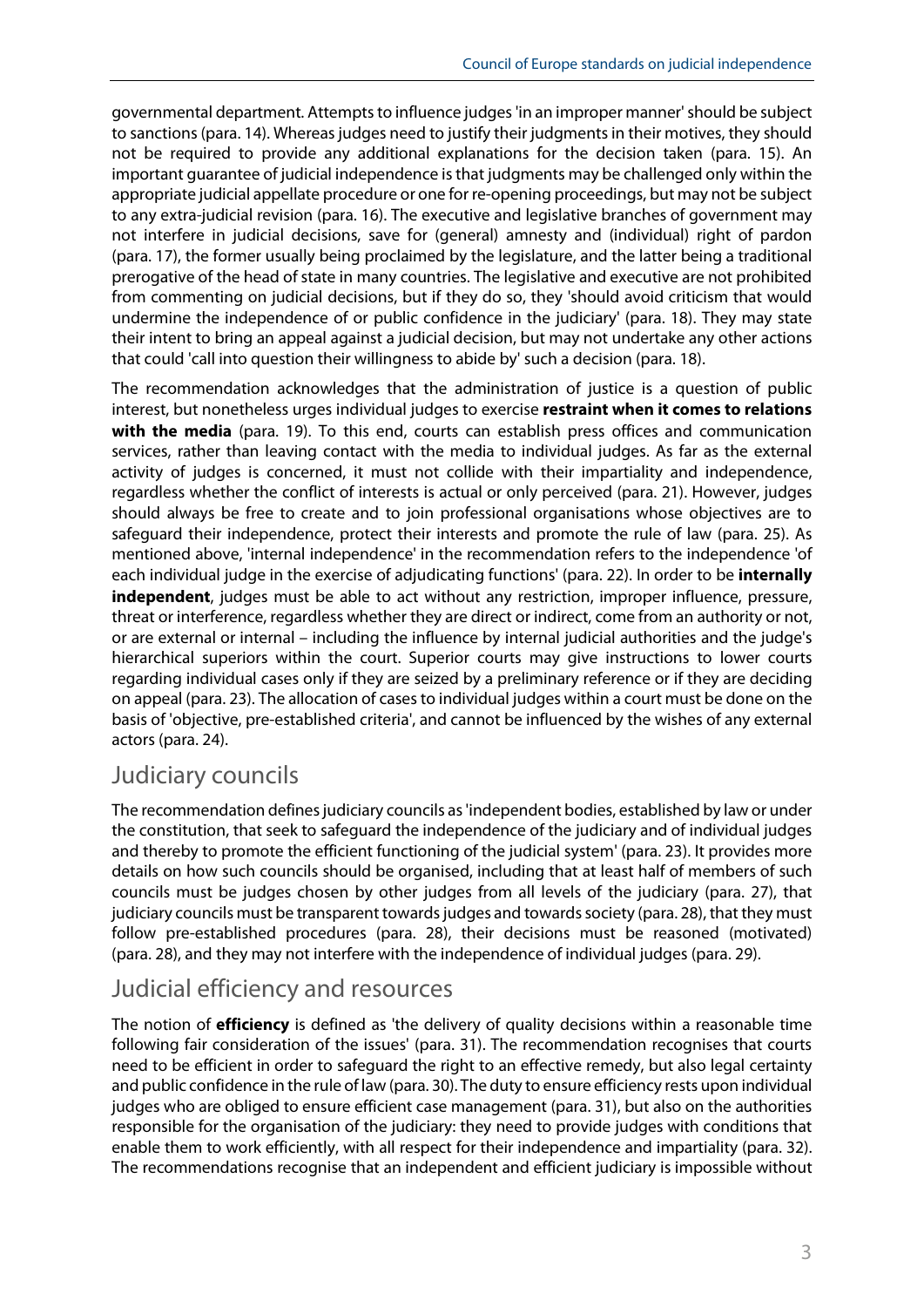**adequate resources**. It is therefore a duty of each state to allocate to the judicial power the resources necessary to enable it to function efficiently (para. 33). Resources include, inter alia, sufficient staffing of courts, regards both judicial and support staff (para. 35).

### Selection and career of judges

The recommendation specifies that decisions concerning the selection and career of judges should be based on: (1) **objective criteria**, pre-established by law or by competent authorities; (2) **merit**; and (3) the **qualifications**, skills and capacity required to decide cases (para. 44). Any discrimination based on sex, race, colour, language, religion, political or other opinion, national or social origin, association with a national minority, property, disability, birth, sexual orientation or other status must be prohibited (para. 45). However, a requirement that a judge or a candidate for judicial office must be a national of the state concerned should not be considered discriminatory (para. 45).

When it comes to the **bodies that should be charged with vetting candidates** for the judicial office, the Council of Europe in principle recommendsthatsuch an authority should be independent from the executive and legislative, and be composed, at least in half, of judges elected by their peers (para. 46). Although the recommendation also allows the executive or legislative to take such decisions, it states nonetheless that in such a case 'an independent and competent authority drawn in substantial part from the judiciary (...) should be authorised to make recommendations or express opinions which the relevant appointing authority follows in practice' (para. 47). It is equally important that the judicial appointment authorities ensure the widest possible representation, and follow a transparent procedure, with the reasoning for decisions being made available to candidates upon request, and unsuccessful candidates having the possibility to challenge the decision, at least on procedural grounds (para. 48). Judicial appointments should be made in a **permanent manner**. The recommendation explicitly states that: 'Security of tenure and irremovability are key elements of the independence of judges. Accordingly, judges should have guaranteed tenure until a mandatory retirement age, where such exists' (para. 49). If judges are to have a term in office, it should be established by law (para. 50). The Council of Europe recommendation does allow for appointment for a **probationary period or fixed term**, but in such cases the decision to confirm or renew the contract must be made by an independent body, not the executive or legislative power (para. 51). The Council of Europe considers that judges should receive both initial and in service training, both in theory and practice (para. 56). The training should be supervised by an independent authority (para. 57) in order to ensure that 'that initial and in-service training programmes meet the requirements of openness, competence and impartiality inherent in judicial office' (para. 57).

### Immunity, disciplinary proceedings and ethics

Whereas the recommendations do not mention judicial immunity explicitly, they recognise that the 'interpretation of the law, assessment of facts or weighing of evidence carried out by judges to determine cases **should not give rise to civil or disciplinary liability**, except in cases of malice and gross negligence' (para. 66). Civil cases against judges, in cases of compensation granted by the state for the judicial decision, may be launched only by the state itself (para 67). Judges can be subject to criminal responsibility – with regard to their interpretation of law, assessment of facts or weighing of evidence – only in cases of malice (para. 68), i.e. the standard is higher than in the case of civil liability (malice and gross negligence). The recommendations state that outside the exercise of judicial functions, judges should be liable/responsible under civil, criminal and administrative law in the same way as any other citizen (para. 71). They also state that **disciplinary proceedings** against judges are possible if judges 'fail to carry out their duties in an efficient and proper manner' (para. 69). They must be conducted by an independent authority or by a court, and the judge must have the right to a fair trial, as well as to challenge the decision (para. 69). The recommendations exclude the personal accountability of a judge for a decision that is overruled or modified by a court of higher instance (para. 70). The recommendations envisage the preparation of **codes of judicial**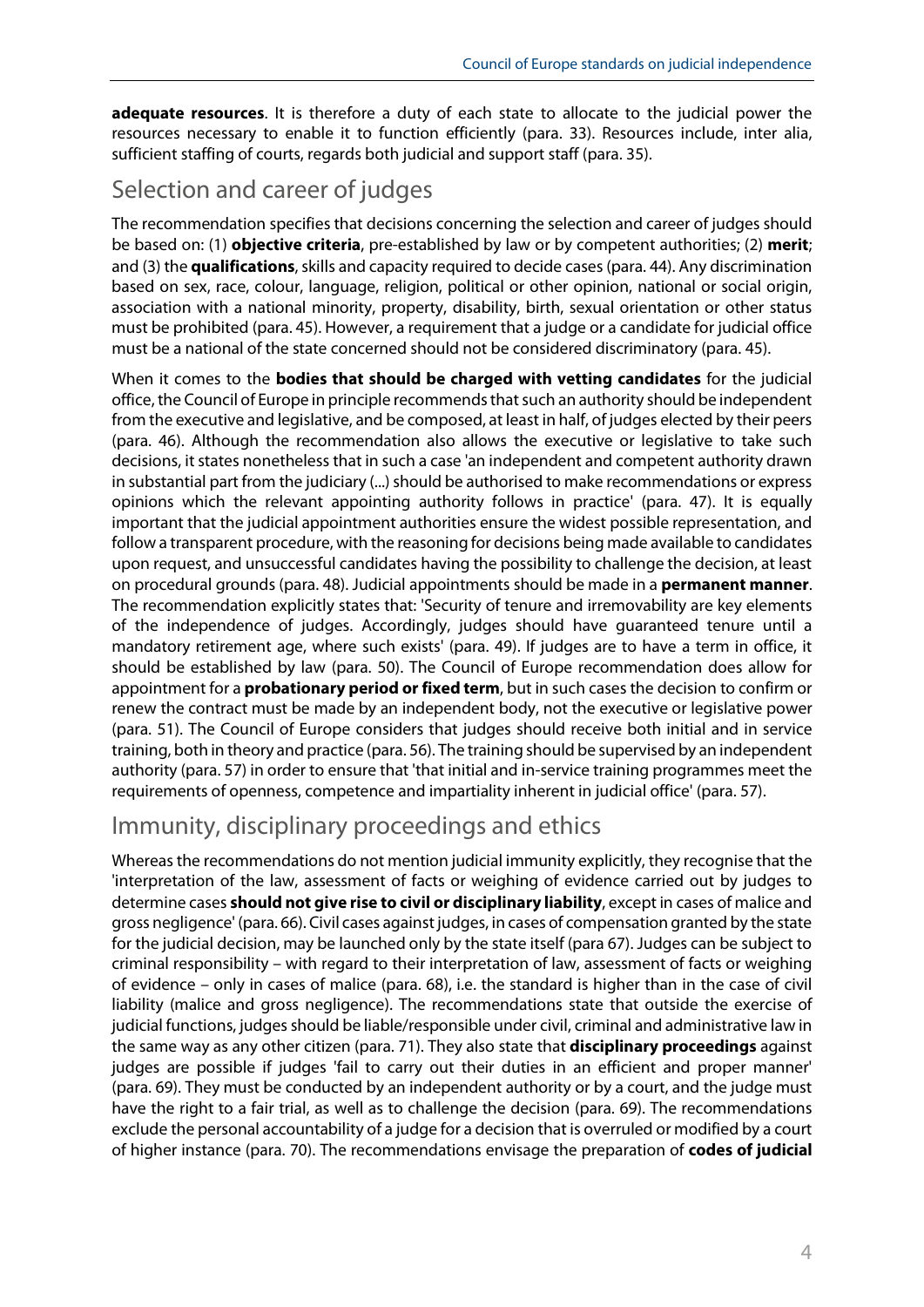**ethics**, which should be prepared under the leadership of judges themselves (para. 73). There should be an ethics body within the judiciary to advise judges on their conduct (para. 74).

# Consultative Council of European Judges (CCJE)

The [Consultative Council of European Judges](https://www.coe.int/en/web/ccje/background-and-mission) (CCJE) was set up by the Committee of Ministers of the Council of Europe in 2000. Its areas of responsibility cover the independence, impartiality and competence of judges. It was the first body in an international organisation to be composed exclusively of judges and therefore constitutes a unique body at European level. All country members of the Council of Europe may be represented in the CCJE. CCJE members should be chosen in contact with national judiciary councils from among serving judges. The CCJE has so far adopted a total of [23 opinions](https://www.coe.int/en/web/ccje/ccje-opinions-and-magna-carta) concerning judicial independence. In 2010, it adopted the Magna Carta of Judges (MCJ) summarising and codifying its opinions issued during the first 10 years of its existence. The focus of the MCJ is on judicial independence and its guarantees. It provides a typology of aspects of judicial independence as being: (1) statutory, (2) functional, and (3) financial (para 3). Independence should be viewed as vis-à-vis: (1) the other state powers, (2) those seeking justice; (3) other judges; (4) society at large (para. 3). The MCJ enumerates the following **guarantees of judicial independence**:

- ≻. decisions on **selection, nomination, and career** must be: (1) based on objective criteria; (2) taken by a body ensuring judicial independence (para. 5);
- э. **disciplinary proceedings** against judges must: (1) take place before an independent body; (2) be subject to a possible court appeal (para. 6);
- ×. allocation of appropriate human, material and financial **resources**, including adequate remuneration and pensions for judges (para. 7);
- э. **appropriate training** for judges, organised under the judiciary's supervision (para. 8);
- **involvement** of the judiciary in all decisions affecting its functioning, especially ≯. concerning the organisation of courts and procedural laws (para. 9);
- no orders or instructions, or **hierarchical pressure** on judges when it comes to ×. adjudication (para. 10);
- **equality of arms** for prosecution and defence (para. 11)
- **independent status of prosecutors** as a 'fundamental requirement' of the rule of law э. (para. 11), and
- the right of judges to be members of national and international **judicial associations** ×. (para. 12).

The MCJ expresses a clear preference for the existence of **judiciary councils** which should be independent from legislative and executive powers (para 13). The tasks of such councils should encompass all questions concerning the status of judges, as well as the organisation, functioning and image of the judiciary (para 13). The MCJ requires that judiciary councils be composed exclusively of judges, or at least of a substantial majority of judges, and that the judge-members should be elected by their peers. The MCJ draws a distinction between **deontological principles**  and disciplinary rules, requiring that the former be drafted by judges themselves (para 18). Judges should enjoy immunity from criminal responsibility for unintentional failings in the exercise of their functions, but otherwise should be normally responsible for any offences committed outside the scope of their judicial office (para. 20). The MCJ is very clear that any errors in judicial decisions may be corrected only through the system of appeals and, any other failings in the administration of justice should be actionable vis-à-vis the state as such, and not vis-à-vis individual judges (para. 21). Judges should also be immune from civil liability for their judgment, even with regard to possible reimbursement of the state (with regard to damages paid), with the only exception made for intentional misconduct (para. 22).

Since the adoption of the Magna Carta of Judges in 2010, the CCJE has adopted 10 more opinions on questions of judicial independence, includin[g Opinion No](https://wcd.coe.int/ViewDoc.jsp?Ref=CCJE(2011)2&Language=lanEnglish&Ver=original&BackColorInternet=DBDCF2&BackColorIntranet=FDC864&BackColorLogged=FDC864) 14 (2011) on justice and information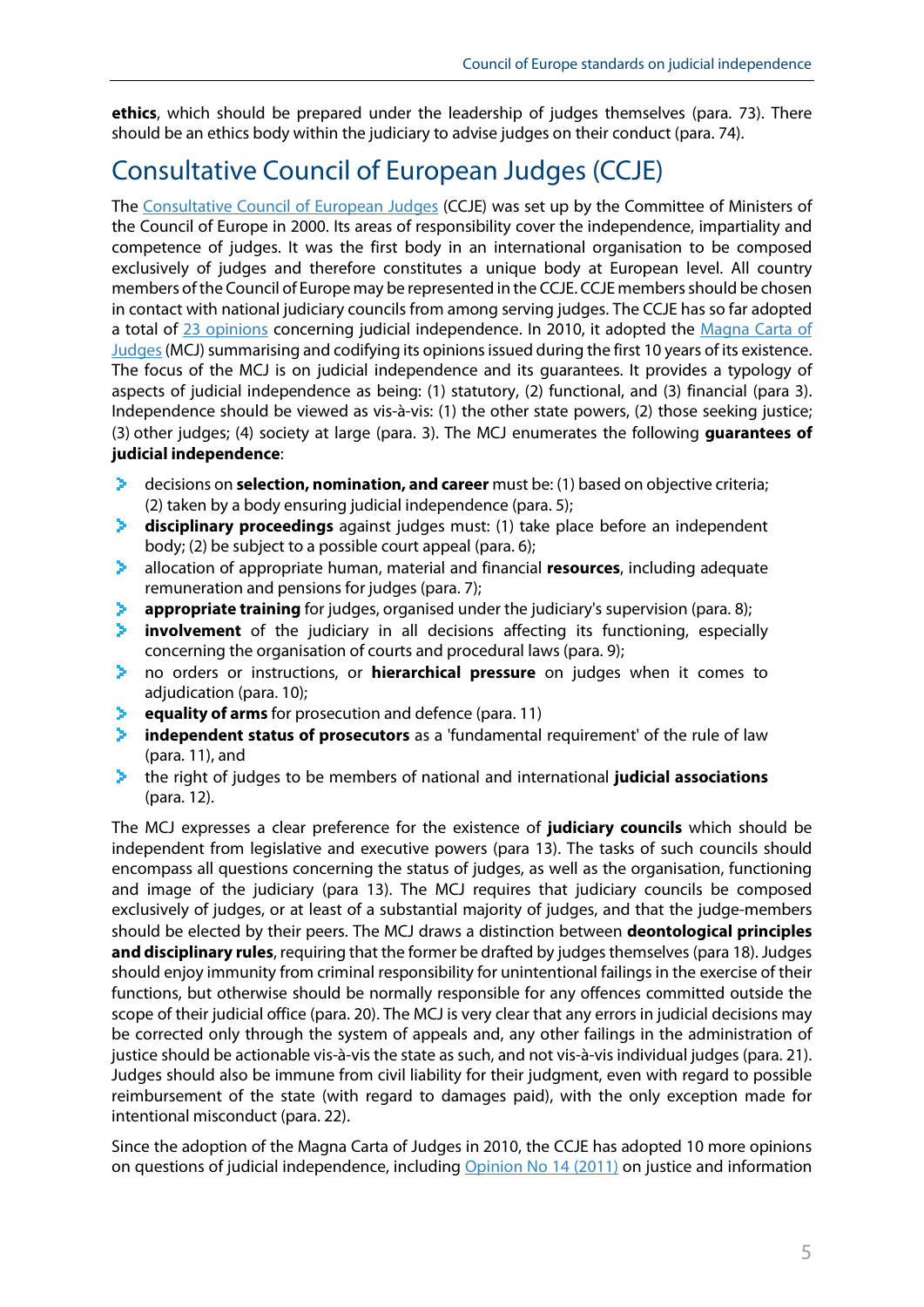technologies (IT), [Opinion No](https://wcd.coe.int/ViewDoc.jsp?Ref=CCJE(2012)4&Language=lanEnglish&Ver=original&BackColorInternet=DBDCF2&BackColorIntranet=FDC864&BackColorLogged=FDC864) 15 (2012) on the specialisation of judges, [Opinion No](https://wcd.coe.int/ViewDoc.jsp?Ref=CCJE(2013)4&Language=lanEnglish&Ver=original&BackColorInternet=DBDCF2&BackColorIntranet=FDC864&BackColorLogged=FDC864) 16 (2013) on relations between judges and lawyers, [Opinion No](https://wcd.coe.int/ViewDoc.jsp?Ref=CCJE(2014)2&Language=lanEnglish&Ver=original&BackColorInternet=DBDCF2&BackColorIntranet=FDC864&BackColorLogged=FDC864) 17 (2014) on the evaluation of judges' work, the quality of justice and respect for judicial independence, [Opinion No](https://wcd.coe.int/ViewDoc.jsp?Ref=CCJE(2015)4&Language=lanEnglish&Ver=original&BackColorInternet=DBDCF2&BackColorIntranet=FDC864&BackColorLogged=FDC864) 18 (2015) on the position of the judiciary and its relationship with the other powers of state in a modern democracy, [Opinion No](https://wcd.coe.int/ViewDoc.jsp?Ref=CCJE(2016)2&Language=lanEnglish&Ver=original&BackColorInternet=DBDCF2&BackColorIntranet=FDC864&BackColorLogged=FDC864) 19 [\(2016\)](https://wcd.coe.int/ViewDoc.jsp?Ref=CCJE(2016)2&Language=lanEnglish&Ver=original&BackColorInternet=DBDCF2&BackColorIntranet=FDC864&BackColorLogged=FDC864) on the role of court presidents, [Opinion No](https://rm.coe.int/opinion-ccje-en-20/16809ccaa5) 20 (2017) on the role of courts with respect to the uniform application of the law, [Opinion No](https://rm.coe.int/ccje-2018-3e-avis-21-ccje-2018-prevent-corruption-amongst-judges/native/16808fd8dd) 21 (2018) on preventing corruption among judges, [Opinion No 22 \(2019\)](https://rm.coe.int/opinion-22-ccje-en/168098eecb) on the role of judicial assistants and [Opinion No](https://rm.coe.int/opinion-23-en-ccje-2020/1680a03d4b) 23 (2020) on the role of associations of judges in supporting judicial independence. Concerning judicial independence, [Opinion No](https://wcd.coe.int/ViewDoc.jsp?Ref=CCJE(2015)4&Language=lanEnglish&Ver=original&BackColorInternet=DBDCF2&BackColorIntranet=FDC864&BackColorLogged=FDC864) 18 is of particular interest. It states that judges, as citizens, are allowed to take part in public debate, but at the same time they must be aware that 'there are limits to judicial and legal intervention in relation to political decisions that have to be made by the legislative and executive powers' and, consequently, the judiciary must be careful not to overstep the borders of 'the legitimate area for the exercise of judicial power'. Concerning the role of ministers of justice, the opinion points out that they 'must not exert influence on the administration of courts through directors of courts and judicial inspections in any way that might endanger judicial independence'. Politicians should avoid unbalanced critical commentary that could undermine public trust and confidence in the judiciary. They should never encourage disobedience to judicial decisions or violence against judges. In its most recen[t Opinion No](https://rm.coe.int/opinion-23-en-ccje-2020/1680a03d4b) 23, the CCJE considers it highly desirable that in every country there should be at least one association of judges. The executive and legislative powers should refrain from any interventions that might infringe upon the independence of the associations of judges. Such associations have a key role in safeguarding judicial independence and the rule of law, and could also play a role with regard to training, judicial ethics, and forward planning of judicial reforms.

# Venice Commission

The [European Commission for Democracy through Law,](https://www.venice.coe.int/WebForms/pages/?p=01_Presentation&lang=EN) known as the Venice Commission, is the **advisory body** of the Council of Europe responsible for constitutional affairs. Its role is to provide its member states with legal advice and help them bring their legal and institutional structures into line with Council of Europe standards, inter alia as regards the rule of law. It is composed of eminent university professors, judges of supreme and constitutional courts, and members of parliaments and civil servants, designated for a four-year term by each member country of the Commission.<sup>[2](#page-11-1)</sup> The Venice Commission has published a [report on judicial appointments](https://www.venice.coe.int/webforms/documents/CDL-AD(2007)028.aspx) (2007) and a [report on the](https://www.venice.coe.int/webforms/documents/?pdf=CDL-AD(2010)004-e)  [independence of judges](https://www.venice.coe.int/webforms/documents/?pdf=CDL-AD(2010)004-e) (2010). In 2015 it published a [compilation of reports on courts and judges,](https://www.venice.coe.int/webforms/documents/?pdf=CDL-PI%282015%29001-e) and in 2016 it issued the [Rule of Law Checklist](https://www.venice.coe.int/webforms/documents/?pdf=CDL-AD(2016)007-e) (2016). The Venice Commission regularly issues [opinions](https://www.venice.coe.int/webforms/documents/?topic=27&year=all) on various [judicial reforms,](https://www.venice.coe.int/WebForms/pages/?p=02_Judiciary&lang=EN) proposed or implemented, in its member countries. In recent years, numerous opinions have been adopted with regard to judiciary reforms implemented in Poland, the latest being the [Joint Urgent Opinion](https://www.venice.coe.int/webforms/documents/?pdf=CDL-AD(2020)017-e) of the Venice Commission and the Directorate General of Human Rights and Rule of Law (DGI) of the Council of Europe on amendments to the Law on the Common Courts, the Law on the Supreme Court and some other Laws, endorsed by the Venice Commission on 18 June 2020.

### Report on judicial appointments (2007)

The Venice Commission's 2007 [report](https://www.venice.coe.int/webforms/documents/CDL-AD(2007)028.aspx) on judicial appointments found that in Europe there is a variety of different systems for judicial appointments, rather than a single model. The report draws a distinction between **'older democracies' and 'new democracies'**. In the former, the appointment of judges by the executive may work well in practice thanks to 'legal culture and traditions', whereas in the latter, in the absence of legal traditions, there is a need for 'explicit constitutional and legal provisions' to prevent abuses in judicial appointments. In this context, the Venice Commission recommends against Parliaments electing judges (apart from for Constitutional Courts) and advises setting up an autonomous judiciary council composed of a substantive majority of judges elected by other judges and given decisive influence over the appointment and promotion of judges and disciplinary measures against them.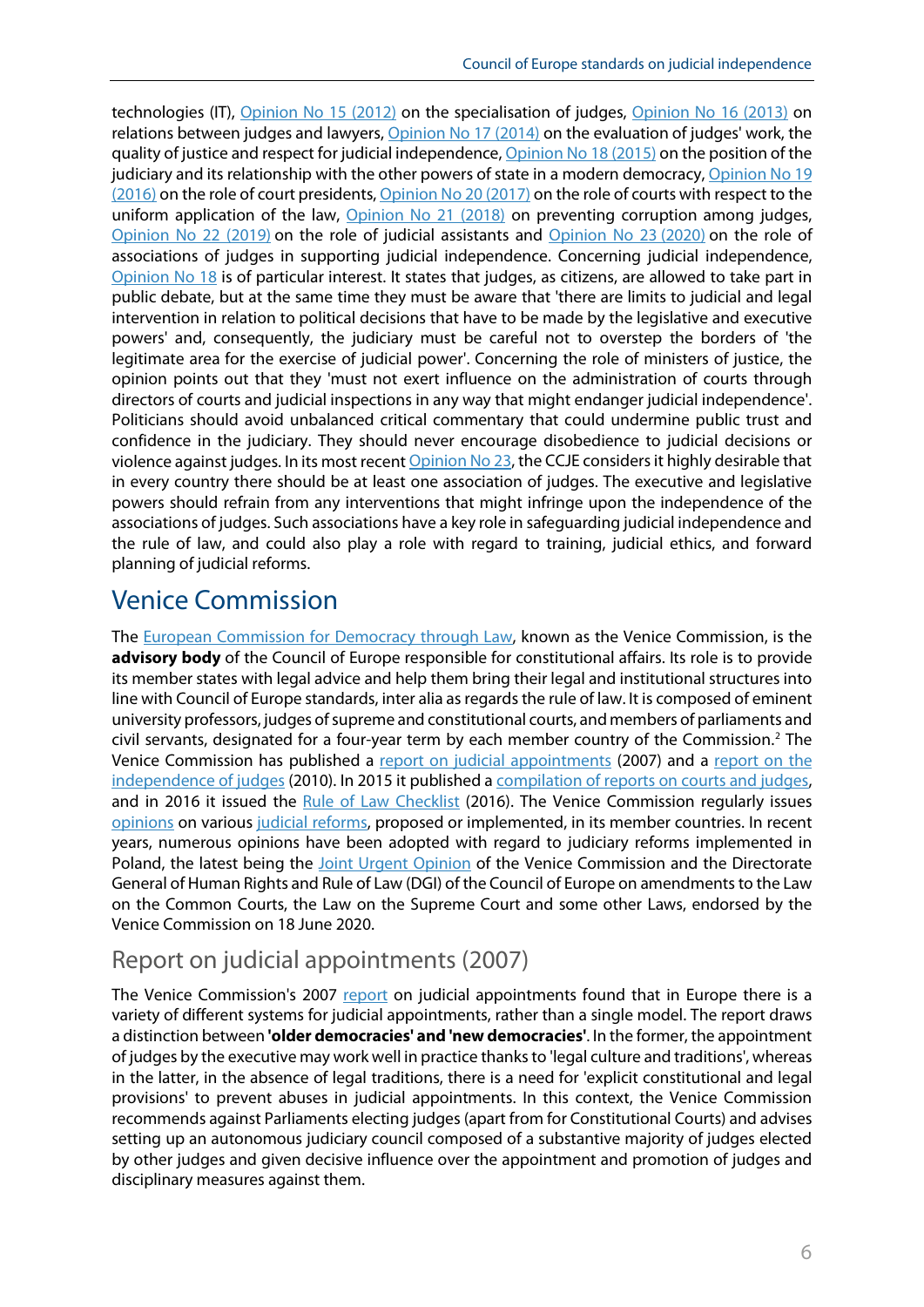# Report on independence of judges (2010)

The Venice Commission's 2010 [report on the independence of judges](https://www.venice.coe.int/webforms/documents/?pdf=CDL-AD(2010)004-e) recommends that all decisions concerning the appointment and professional careers of judges should be based on merit, applying objective criteria within the framework of the law. It considers that a **judiciary council** is an appropriate method for safeguarding judicial independence, essentially reiterating its view from the report on judicial appointments. The appointment of ordinary judges should be **permanent** (until retirement), and judges appointed for a probation period are seen as problematic from the point of view of independence. **Disciplinary proceedings** should be the task either of judiciary councils or of independent disciplinary courts. The possibility to appeal a disciplinary sanction before an independent court must be guaranteed. Judges should be remunerated in a way corresponding to the dignity of their office, but any bonuses or other benefits based on discretion should be eliminated. Concerning budgetary questions, the judiciary should be heard, possibly via the judiciary council, before its budget is adopted by parliament. The **immunity** of judges should be only functional, i.e. linked to their judicial duties. There is a need for rules providing for the incompatibility of judicial office with any positions that could jeopardise judges' independence or impartiality. More specifically, judges should not exercise any executive functions, and any political activity that could interfere with impartiality must be prohibited. The only way of challenging judicial decisions should be through the appeals process. The Venice Commission is against special powers of the prosecution service or other state body to bring challenges to judicial decisions, especially after the time limit for the appeal has expired for the litigants themselves. The Venice Commission endorses the principle of **internal judicial independence**, which excludes the subordination of judges to other judges as regards judicial decision-making. Finally, when it comes to case allocation, it should be based on objective and transparent criteria established in advance by law or by special regulations based on the law.

### Rule of Law Checklist (2016)

The Rule of Law Checklist was adopted by the Venice Commission in March 2016, and endorsed by the Parliamentary Assembly of the Council of Europe (PACE) in October 2017. It understandsjudicial independence as freedom from external pressure and lack of political influence or manipulation (para. 74). The checklist highlights **four elements of judicial independence** (para. 75): (1) manner of appointment, (2) term of office, (3), existence of guarantees against outside pressure, including in budgetary matters, and (4) appearance of independence and impartiality. This largely follows ECtHR case law (see below). The checklist points out that judges must have a **permanent term in office**, otherwise they become dependent on the authority that appoints them (para. 76). Concerning **disciplinary proceedings**, disciplinary offences should be set out clearly in law, and the disciplinary body must ensure procedural fairness by way of a fair hearing and the possibility of appeal (para. 78). The system for **promoting judges** must not be based on political or personal considerations (para. 79). The checklist draws attention to the risk that the **non-consensual transfer of judges** to another court could also be used as a politically motivated tool under the guise of a sanction (para. 80). The checklist advises against the possibility of the prosecution service intervening in court cases outside its 'standard' role in criminal proceedings (para. 84). As regards **judiciary councils**, the checklist underlines that they are 'the most effective way to ensure that decisions concerning the selection and career of judges are independent from the government and administration', although it admits that there 'may however be other acceptable ways to appoint an independent judiciary' (para. 81). According to the checklist, the executive may play a role in judicial appointments only in those countries where 'these powers are restrained by legal culture and traditions, which have grown over a long time' (para. 82), noting that 'the involvement of Parliament carries a risk of politicisation' (para. 82). This **does not mean that only judges should appoint judges**, as this 'carries the risk of raising a perception of self-protection, self-interest and cronyism' (ibid). Therefore, judiciary councils should have a balanced composition, avoiding both politicisation and corporatism. The only way in which a judgment can be changed is by appealing to a higher court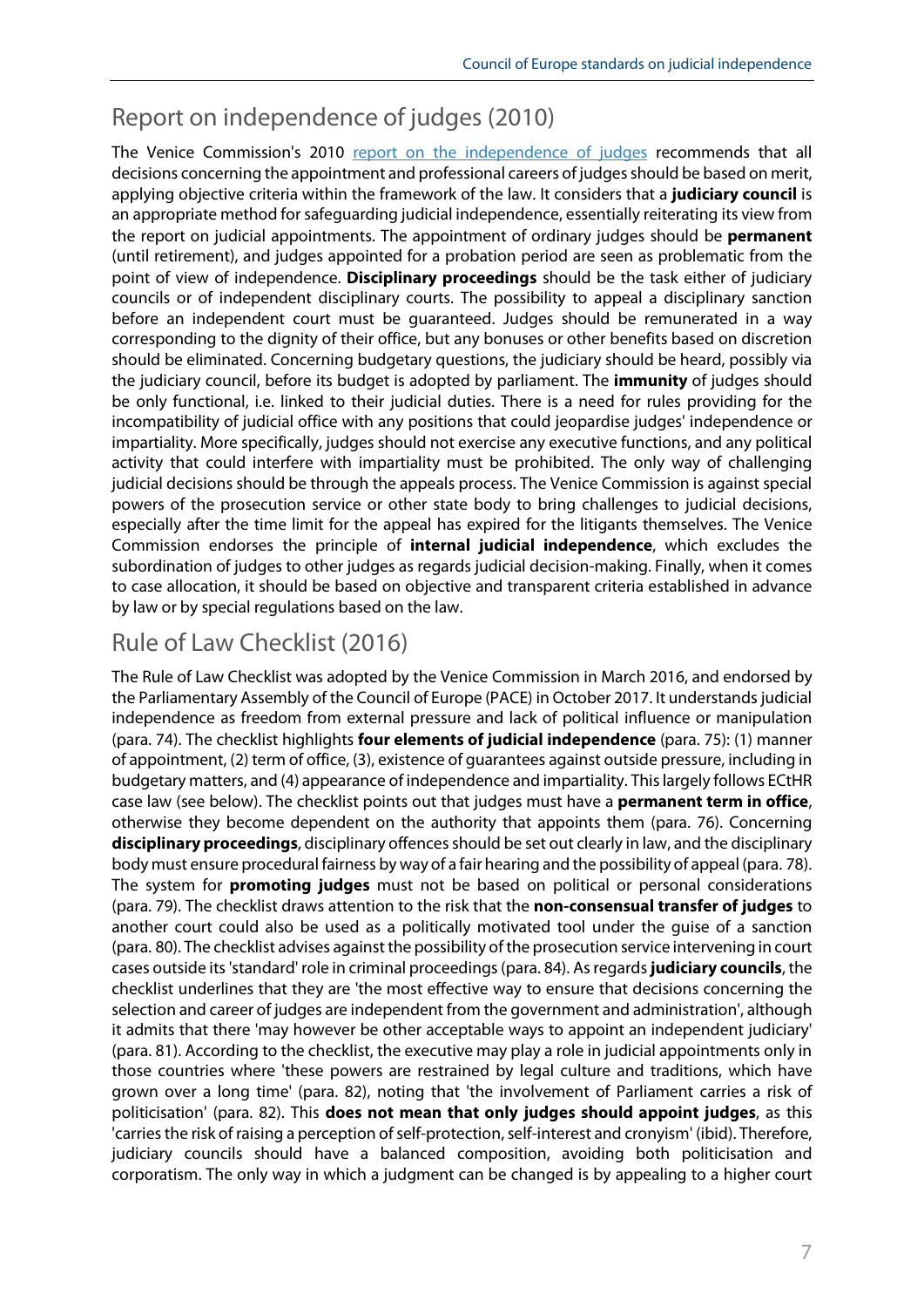(para. 87). Judges should not be subject to hierarchical supervision by other judges, and still less to that of the executive or civil servants (ibid).

# Case law of the European Court of Human Rights

The question of judicial independence is dealt with in the case law of the European Court of Human Rights (ECtHR) under the heading of the right to a fair trial enshrined in Article 6 ECHR. Such a fair trial must be conducted before an 'independent and impartial tribunal established by law'. As a preliminary remark, it should be underlined that, according to established case law of the Court, despite the growing importance of the notion of the 'separation of powers' in its case law (*[Stafford](https://hudoc.echr.coe.int/eng#%7B%22appno%22:%5B%2246295/99%22%5D%7D)*  [v](https://hudoc.echr.coe.int/eng#%7B%22appno%22:%5B%2246295/99%22%5D%7D) *[UK](https://hudoc.echr.coe.int/eng#%7B%22appno%22:%5B%2246295/99%22%5D%7D)*, para. 78), the Court insists that it **does not verify the compatibility of national law and practice with any theoretical constitutional concepts** (*Kleyn* v *[Netherlands](http://hudoc.echr.coe.int/eng?i=001-61077)*, para. 193, *[Sacilor-Lormines](http://hudoc.echr.coe.int/eng?i=001-77947)* v *France*, para. 59), but always verifies whether **in a given case** the criteria for independence were met (*McGonnell* v *UK*, para. 51, *[Urban and Urban](http://hudoc.echr.coe.int/eng?i=001-101962)* v *Poland*, para. 46).

### Concept of independence and criteria for assessment (test)

In *[Ringeisen](http://hudoc.echr.coe.int/eng?i=001-57565) v Austria* (16 July 1971) the Court emphasises that judicial independence comprises both independence from the executive and from the parties. In its case law, the Court developed a **fourpronged test**. Thus, in *Luka* v *[Romania](http://hudoc.echr.coe.int/eng?i=001-93648)* (21 July 2009) the ECtHR ruled that, in order to establish whether a tribunal can be considered 'independent', regard must be had, inter alia, to the (1) **manner of appointment** of its members and (2) their **term of office**, (3) the existence of **guarantees against outside pressures**, and (4) the question as to whether the body presents an **appearance of independence**. In the case at hand, the ECtHR did not rule out that possibility of lay judges (assessors in judicial panels), but required that such persons be free from outside pressure. In the case at hand, this was not guaranteed, as they were removable from office and could discharge other functions and activities assigned to them by the organisations on whose behalf they had been elected (employers' associations and trade unions). As can be seen from this test, the Court also put emphasis on the **appearance of independence** to external observers. Already in *[Piersack](http://hudoc.echr.coe.int/eng?i=001-57556)*  [v](http://hudoc.echr.coe.int/eng?i=001-57556) *[Belgium](http://hudoc.echr.coe.int/eng?i=001-57556)* (1 October 1982) the Court distinguished between a subjective and objective approach to judicial impartiality. The subjective aspect endeavours to ascertain the personal conviction of a given judge in a given case, and the objective approach focuses on determining whether the judge offered guarantees sufficient to **exclude any legitimate doubt** in this respect. The Court further stressed that, in order for the courts to inspire in the public the confidence that is indispensable, account must also be taken of questions of internal organisation. In this case, a former prosecutor, after being appointed judge, was to decide a case in which he had acted as prosecutor previously. This undermined the public trust, allowing the public to fear that he did not offer sufficient guarantees of impartiality.

### Appointment of judges

As mentioned earlier, the Court's approach is that of refraining from imposing upon the statesparties to the Convention any particular constitutional model (*Kleyn* v *[Netherlands](http://hudoc.echr.coe.int/eng?i=001-61077)*, para. 193, *[Sacilor-Lormines](http://hudoc.echr.coe.int/eng?i=001-77947)* v *France*, para. 59). Therefore, the, '**appointment of judges by the executive or the legislature is permissible**, provided that appointees are free from influence or pressure when carrying out their adjudicatory role' (*[Campbell and Fell](http://hudoc.echr.coe.int/eng?i=001-57456)* v *UK*, para. 79; *[Maktouf and Damjanović](http://hudoc.echr.coe.int/eng?i=001-122716)* [v](http://hudoc.echr.coe.int/eng?i=001-122716)  *[Bosnia and Herzegovina](http://hudoc.echr.coe.int/eng?i=001-122716)*, para. 49; *Flux* v*[Moldova \(No 2\)](http://hudoc.echr.coe.int/eng?i=001-81372)*, para. 27). In *Flux* a judge had been **appointed to the Supreme Court by Parliament**, but there was no evidence that his term in office could be terminated by the executive or legislature, and no evidence of any influence was adduced, which allowed the Court to conclude that he was independent. In *Filippini* v *[San Marino](https://www.google.com/url?sa=t&rct=j&q=&esrc=s&source=web&cd=&ved=2ahUKEwj5_Mvdu7fwAhXDhf0HHZoHD-oQFjAMegQIBBAD&url=http%3A%2F%2Fhudoc.echr.coe.int%2Fapp%2Fconversion%2Fdocx%2Fpdf%3Flibrary%3DECHR%26id%3D001-44376%26filename%3DCEDH.pdf&usg=AOvVaw0SqObvA_29JCzoxWf2yjk1)* (26 August 2003) the Court rejected as manifestly ill-founded a complaint concerning the fact that San Marino **judges were appointed by Parliament** and, as such, their political sympathies could play a role in their appointment. This meant that that political sympathies, which may play a part in the process of appointing judges, could not in themselves give rise to legitimate doubts as to their independence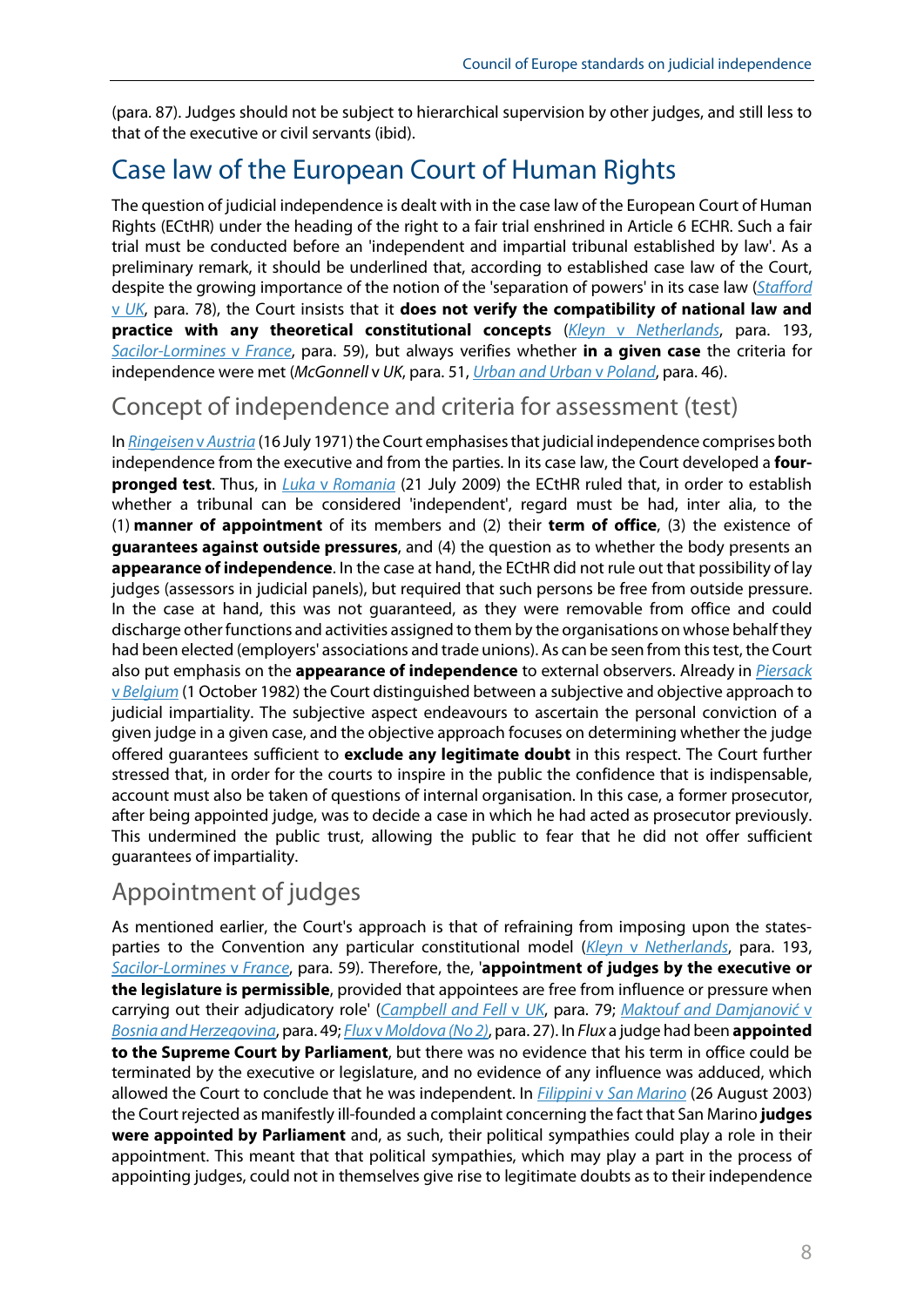and their impartiality. It emphasised that once appointed, the judges were not subject to any pressure and received no instructions from the Parliament and that they acted in complete independence. In *[Clarke](https://www.google.com/url?sa=t&rct=j&q=&esrc=s&source=web&cd=&ved=2ahUKEwiDw_isvLfwAhU6hf0HHXYKDeMQFjAAegQIBBAD&url=http%3A%2F%2Fhudoc.echr.coe.int%2Fapp%2Fconversion%2Fpdf%2F%3Flibrary%3DECHR%26id%3D001-70188%26filename%3D001-70188.pdf&usg=AOvVaw0-V1hoxzWQbFeGhcrfJ6RN)* v *UK* (25 August 2005) the Court also rejected an application based on the fact that **district and circuit judges in England are appointed by the Lord Chancellor**. The Court observed that there is no hierarchical or organisational connection between the judges and the Lord Chancellor's Department. Although the Lord Chancellor had power to remove such judges, subject to judicial review, in practice this power was never used. Therefore, an objective observer would have had no cause for concern. In *[Ástráðsson](http://hudoc.echr.coe.int/eng?i=001-206582)* v *Iceland* (1 December 2020) the Court introduced the concept of merit in judicial appointments, stating that 'it is inherent in the very notion of a "tribunal" that it be composed of judges selected on the basis of merit – that is, judges who fulfil the requirements of technical competence and moral integrity to perform the judicial functions required of it in a State governed by the rule of law' (para. 220). It also added that 'the higher a tribunal is placed in the judicial hierarchy, the more demanding the applicable selection criteria should be' (para. 222).

#### Irregularities in judicial appointments

In *[Ástráðsson](http://hudoc.echr.coe.int/eng?i=001-206582)* the ECtHR dealt with the question of irregularities of judicial appointments. It formulated a three-step test to determine whether such irregularities were serious enough to violate the fundamental right to a tribunal established by law. In the first prong of the test it is necessary to consider whether there has been a **manifest breach of the domestic law**, in the sense that the breach must be objectively and genuinely identifiable as such (para. 244). Nonetheless, the absence of such a manifest breach does not of itself rule out the possibility of a violation of the right to a tribunal established by law if the appointment procedure was **seemingly in compliance** with the rules, but it **nevertheless produced results incompatible with the object and purpose** of the Convention right (para. 245). In the second prong of the test, the breach in question must be assessed in the light of the **object and purpose** of the requirement of a 'tribunal established by law', in order to ensure the ability of the judiciary to perform its duties free of undue interference and thereby to preserve the rule of law and the separation of powers. Merely technical breaches which do not undermine the judge's independence fall below the test's threshold (para. 246). In fact, only those breaches that **affect the essence of the right to a 'tribunal established by law'** are likely to result in a violation of that right (para. 247). The third prong of the test refers to the **legal consequences of the breach for the individual's Convention rights** (para. 248). Once a breach of the relevant domestic rules has been established, the assessment by the national courts of the legal effects of such breach must be carried out on the basis of the relevant Convention case law and the principles derived from it (para. 251). The ECtHR can also make such an evaluation in a subsidiary manner (para. 249-250), especially if the findings of the national court are arbitrary or manifestly unreasonable (para. 251). The question of irregularities in judicial appointments was returned to in *[Xero Flor](http://hudoc.echr.coe.int/eng?i=001-210065)* v *Poland* (7 May 2021) which concerned the appointment of **Constitutional Court judges in the place of judges already elected** by the previous term of Parliament but whom the President refused to swear into office. The ECtHR found that the president and parliament acted in manifest contradiction to national law by refusing to swear in properly elected judges, thereby exerting unlawful external influence upon the Court and impairing the legitimacy of the election process.

### Term in office

In *[Brudnicka v Poland](http://hudoc.echr.coe.int/eng?i=001-78989)* (3 March 2000) the Court found that maritime chambers in Poland (which hear disputes in maritime law) are not independent, because their presidents and vice-presidents are **appointed and removed from office by the minister of justice** in agreement with the minister of transport and maritime affairs. They cannot be regarded as irremovable, and they are in a subordinate position vis-à-vis the ministers (para. 41). In *Gurov* v *[Moldova](http://hudoc.echr.coe.int/eng?i=001-76297)* (11 July 2006) the ECtHR found that a Moldovan court was not 'a tribunal established by law' because, at the relevant time, judges whose **term of office had expired** were authorised to continue to exercise their functions for an undetermined period, until such time as the President decided the question of their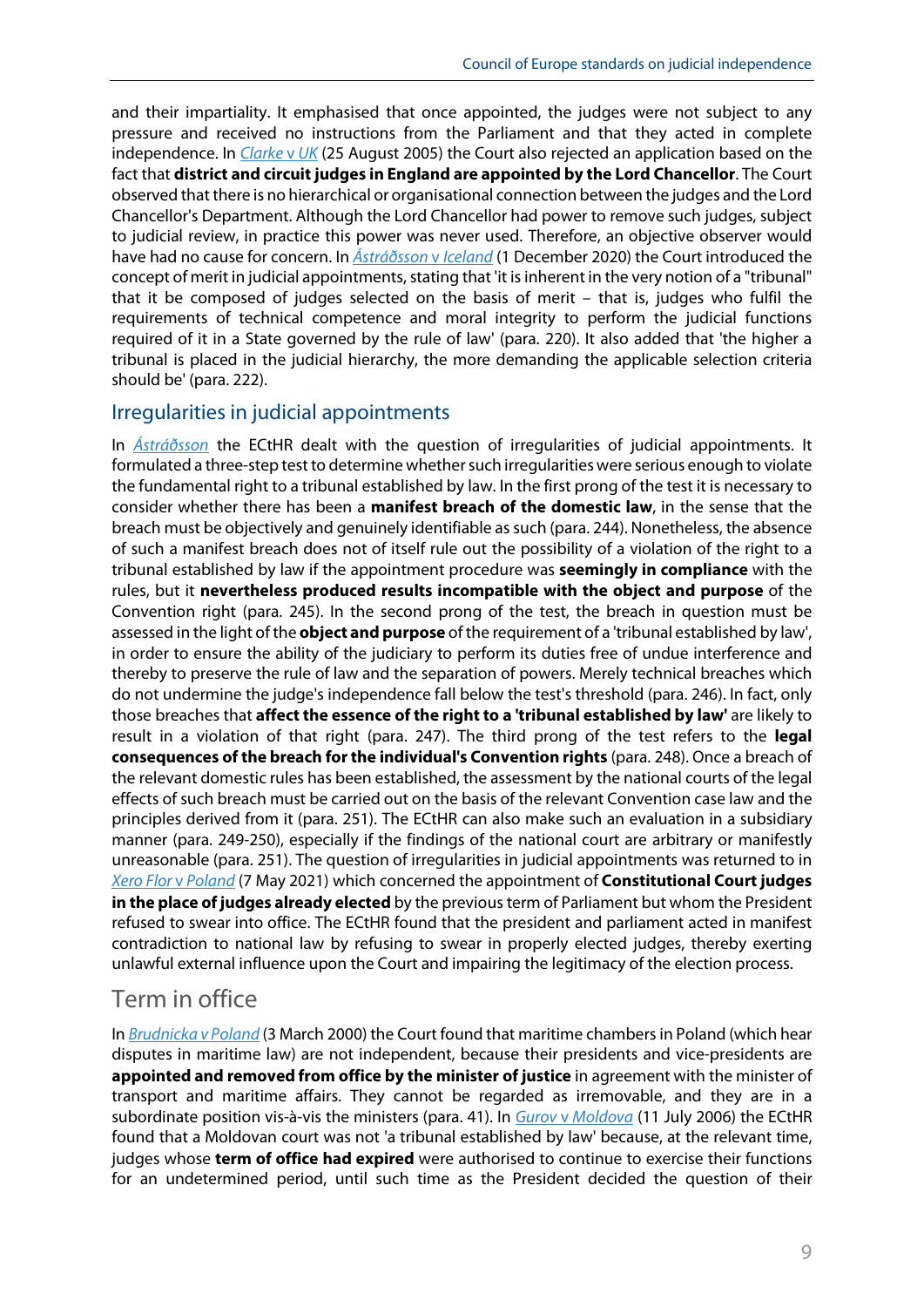appointment, and that there was no legislation governing this matter. In those circumstances, the Court considered that the participation of a judge whose term of office had expired in the hearing on the applicant's case had no a legal basis. In addition, that practice was contrary to the principle that the organisation of the courts in a democratic society must not depend on executive discretion. In *[Urban and Urban](https://hudoc.echr.coe.int/eng#%7B%22fulltext%22:%5B%22Urban%20v%20Poland%22%5D,%22documentcollectionid2%22:%5B%22GRANDCHAMBER%22,%22CHAMBER%22%5D,%22itemid%22:%5B%22001-101962%22%5D%7D)* v *Poland* (30 November 2010) the Court ruled that an **assessor (trainee judge)** in a Polish criminal court was not independent because the minister of justice could remove her from office at any time (para. 53). The ECtHR underlined that 'the irremovability of judges by the executive during their term of office must in general be considered as a corollary of their independence' (para. 45). In *[Maktouf and Damjanović](http://hudoc.echr.coe.int/eng?i=001-122716)* v *Bosnia and Herzegovina* (18 July 2013) the ECtHR (Grand Chamber) ruled that the Court of Bosnia and Herzegovina was independent even if its judges were appointed by the Office of the High Representative for Bosnia and Herzegovina for a renewable period of two years. In the Court's view, such a **short period of term in office** and its renewability was justified by the provisional nature of the arrangements for post-war Bosnia and the mechanics of international judicial secondments. This, in the Court's view, did not undermine judicial independence but only strengthened it, as the judges were professional judges from other countries and would be capable of restoring public confidence in the judiciary in Bosnia.

### Early termination of office as a result of judicial reform

In *Baka* v *[Hungary](http://hudoc.echr.coe.int/eng?i=001-163113)* (23 June 2016) the Court (Grand Chamber) analysed a case concerning the termination of the term in office of the president of the Hungarian Supreme Court due to the **entry into force of a new constitution** that liquidated the Supreme Court and created the Curia in its place. The ECtHR found a violation of the Convention due to the fact that the former president of the former Supreme Court did not have access to an independent tribunal to review the expiry of his term in office, as provided for by the new Constitution. In *[Xhoxhaj](http://hudoc.echr.coe.int/fre?i=001-208053)* v *Albania* (9 February 2021) analysed an application from an Albanian Constitutional Court ex-judge who had been dismissed from office as part of a process of the 'vetting' of all Albanian judges and prosecutors by a special commission. The ECtHR held that the Convention had not been breached, as there had been a **sufficient legal basis** for the special commission, the vetting bodies were 'tribunals established by law', and they were not subject to any pressure from the executive. The ECtHR had no objections to the vetting bodies being drawn from **individuals from outside the judiciary**, as this prevented conflicts of interest and strengthened public confidence. The law provided that members of the vetting bodies are irremovable for their (short) term in office.

### Presence of lay judges (assessors) on judicial panels

In *[Langborger](http://hudoc.echr.coe.int/eng?i=001-57515)* v *Sweden* (22 June 1989) the Court, analysing the independence and impartiality of the Swedish Housing and Tenancy Court, noted that, in order to establish whether a body can be considered **independent**, regard must be had, inter alia, to (1) the manner of appointment of its members, (2) their term of office, (3) the existence of guarantees against outside pressures and (4) the question as to whether the body presents an appearance of independence. As to the question of **impartiality**, a distinction must be drawn between a **subjective test**, seeking to establish the personal conviction of a given judge in a given case, and an **objective test**, aimed at ascertaining whether the judge offered guarantees sufficient to exclude any legitimate doubt in this respect. The Court analysed the presence of lay assessors at the Swedish court, nominated by the landlords' association and by the tenants' association. In the case at hand, the Court found that their objective impartiality and appearance of independence were impaired because they had been nominated by, and had close links with, two associations that both had an interest in the outcome of litigation, different to that of the applicant. The fact that the lay assessors were deciding cases on a panel with professional judges did not change this outcome.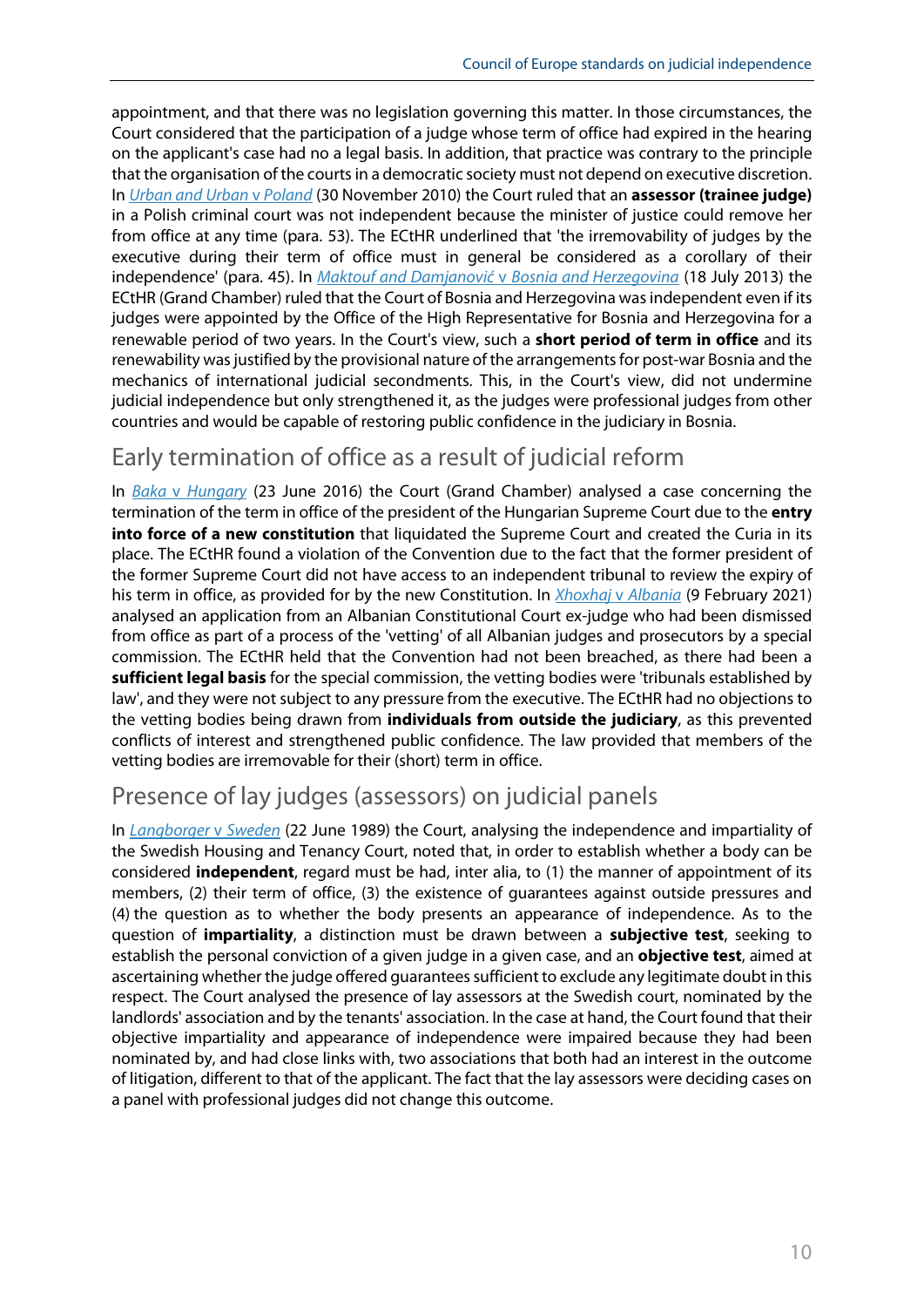## External influences upon the judge

In *[Sramek](http://hudoc.echr.coe.int/eng?i=001-57581)* v *Austria* (22 October 1984) the Court noted that when determining whether a tribunal could be considered to be independent as required, appearances may also be of importance. In the case at hand a member of the tribunal was in a subordinate position, in terms of his duties and the organisation of his service, vis-à-vis one of the parties, which cast doubt on his independence. In *Kress* v *[France](http://hudoc.echr.coe.int/eng?i=001-59511)* (7 June 2001) the Court found that the presence of **government commissioners** at the secret deliberations of the judges violated the Convention because a commissioner could have an opportunity to bolster his submissions in favour of one of the parties in the privacy of the deliberations room. In *[Agrokompleks](http://hudoc.echr.coe.int/eng?i=001-122696)* v *Ukraine* (6 October 2011) the Court emphasised that the principle of judicial independence imposes obligations on all other state authorities to respect and abide by the judgments and decisions of the courts, and to **refrain from interfering** in court cases. In *Sacilor [Lormines](http://hudoc.echr.coe.int/eng?i=001-77947)* v *France* (9 November 2006) the Court found a violation of the Convention in a case where a member of the French Council of State had been **offered a senior position in the ministry** with which the applicant was litigating.

### Internal judicial independence (pressure from within)

The need for internal judicial independence was acknowledged by the ECtHR implicitly in 2000, and explicitly in 2009.<sup>[3](#page-11-2)</sup> Violations of internal judicial independence have been found in former socialist countries such as Croatia, Hungary, Lithuania, Romania, and Slovakia, and, outside the EU, in Russia and Ukraine.[4](#page-11-3) The concept was spelled out in *[Parlov-Tkalčić](http://hudoc.echr.coe.int/eng?i=001-96426)* v *Croatia* (22 December 2009) where the Court emphasised that 'judicial independence demands that individual judges be free not only from undue influences outside the judiciary, **but also from within**. This internal judicial independence requires that they be **free from directives or pressures from the fellow judges** or those who have administrative responsibilities in the court such as the president of the court or the president of a division in the court' (para. 86). In *[Moiseyev](http://hudoc.echr.coe.int/eng?i=001-88780)* v *Russia* (9 October 2008) the Court found a violation of internal judicial independence on account of the fact that the president of the court had replaced all the judges of the panel hearing Moisieyev's case three times, supporting the impression that they were replaced in order to secure a certain outcome in the case.

### Combining judicial office with other work

In *[Findlay](http://hudoc.echr.coe.int/eng?i=001-58016)* v *UK* (25 February 1997) found that a UK martial court did not give appearances of independence because all members of the court were **directly subordinate** to the convening officer – who also performed the role of prosecuting authority and who, acting as confirming officer, even had the power to vary the sentence imposed. In *[Gürkan](http://hudoc.echr.coe.int/eng?i=001-104157)* v *Turkey* (3 July 2012) the Court found a Turkish military court to lack independence and impartiality because **judges were at the same time army officers**, subject to military discipline. In *Incal* v *[Turkey](http://hudoc.echr.coe.int/eng?i=001-58197)* (9 June 1998) the Court found that the Turkish National Security Court could not be regarded as an independent and impartial tribunal because the applicant could legitimately fear that because one of the judges of the National Security Court was a military judge he might allow himself to be unduly influenced by considerations that had nothing to do with the nature of his case. This was especially so because the **applicant was a civilian and some of the judges were military officers**. The Court emphasises that even appearances may be of a certain importance because public confidence in courts is at stake in democratic societies, especially for criminal cases. In *Wettstein* v *[Switzerland](http://hudoc.echr.coe.int/eng?i=001-59102)* (21 December 2000) the Court found that two judges – **practising lawyers (***Rechtsanwälte***) acting as part-time judges** – were not independent in a concrete case because they had litigation with the applicant in different cases, and those cases actually overlapped in time (were still pending). In *[Pabla Ky](http://hudoc.echr.coe.int/eng?i=001-61829)* v *Finland* (22 June 2004) the Court found no violation of the Convention in a case where a **judge of the Court of Appeal was at the same time an MP of the Finnish Parliament**. The Court rejected the applicant's arguments that this violated the principle of the separation of powers, as it did not apply in the abstract. In *Procola* v *[Luxembourg](http://hudoc.echr.coe.int/eng?i=001-57944)* (28 September 1995) the Court found that there were potentially legitimate grounds to doubt the independence of the Luxembourgish Council of State, for structural